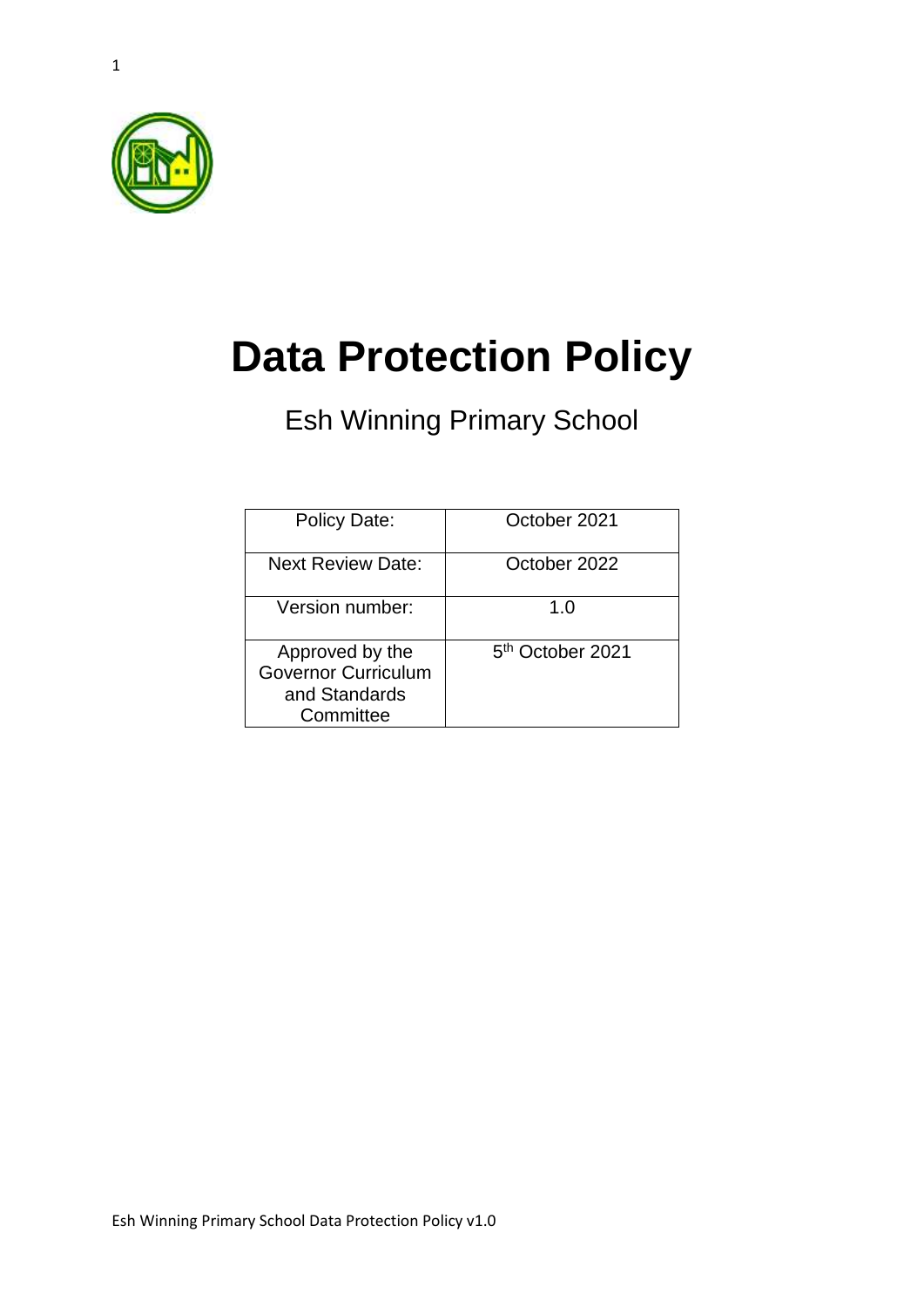## **1.0 Introduction**

- 1.1 The School's Data Protection Policy has been produced to ensure compliance with the Data Protection Act 2018 (the DPA 2018), the General Data Protection Regulation ('GDPR') and all associated legislation,
- 1.2 The DPA 2018 gives individuals rights over their personal data and protects individuals from the erroneous use of their personal data.
- 1.3 The School is registered with the Information Commissioner's Office as the Data Controller for the purposes of the personal data its processes about individuals.

## **2.0 Purpose**

- 2.1 The Policy is a requirement of the DPA 2018 and the GDPR.
- 2.2 The Policy outlines the School's overall approach to its responsibilities and legal obligations as the 'Data Controller' under the DPA 2018 and the GDPR.

## **3.0 Scope**

- 3.1 This Policy applies to all employees (including temporary, casual or agency staff), governors, contractors and consultants working for, or on behalf of, the School. It also applies to any service providers that we contract with who process personal information on behalf of the School.
- 3.2 The Policy also covers any staff and students who may be involved in research or other activity that requires them to process or have access to personal data, for instance as part of a research project or as part of professional practice activities. If this occurs, it is the responsibility of the relevant School to ensure the data is processed in accordance with the DPA 2018 and that students and staff are advised about their responsibilities.

## **4.0 Data covered by the Policy**

- 4.1 A detailed description of this definition is available from the ICO, however briefly, personal data is information relating to an individual where the structure of the data allows the information to be accessed i.e. as part of a relevant filing system. This includes data held manually and electronically and data compiled, stored or otherwise processed by the School, or by a third party on its behalf.
- 4.2 Special category data is personal data consisting of information relating to:
	- Racial or ethnic origin
	- Political opinions, Religious beliefs or other beliefs of a similar nature
	- Membership of a trade union (within the meaning of the Trade Union and Labour Relations (Consolidation) Act 1992)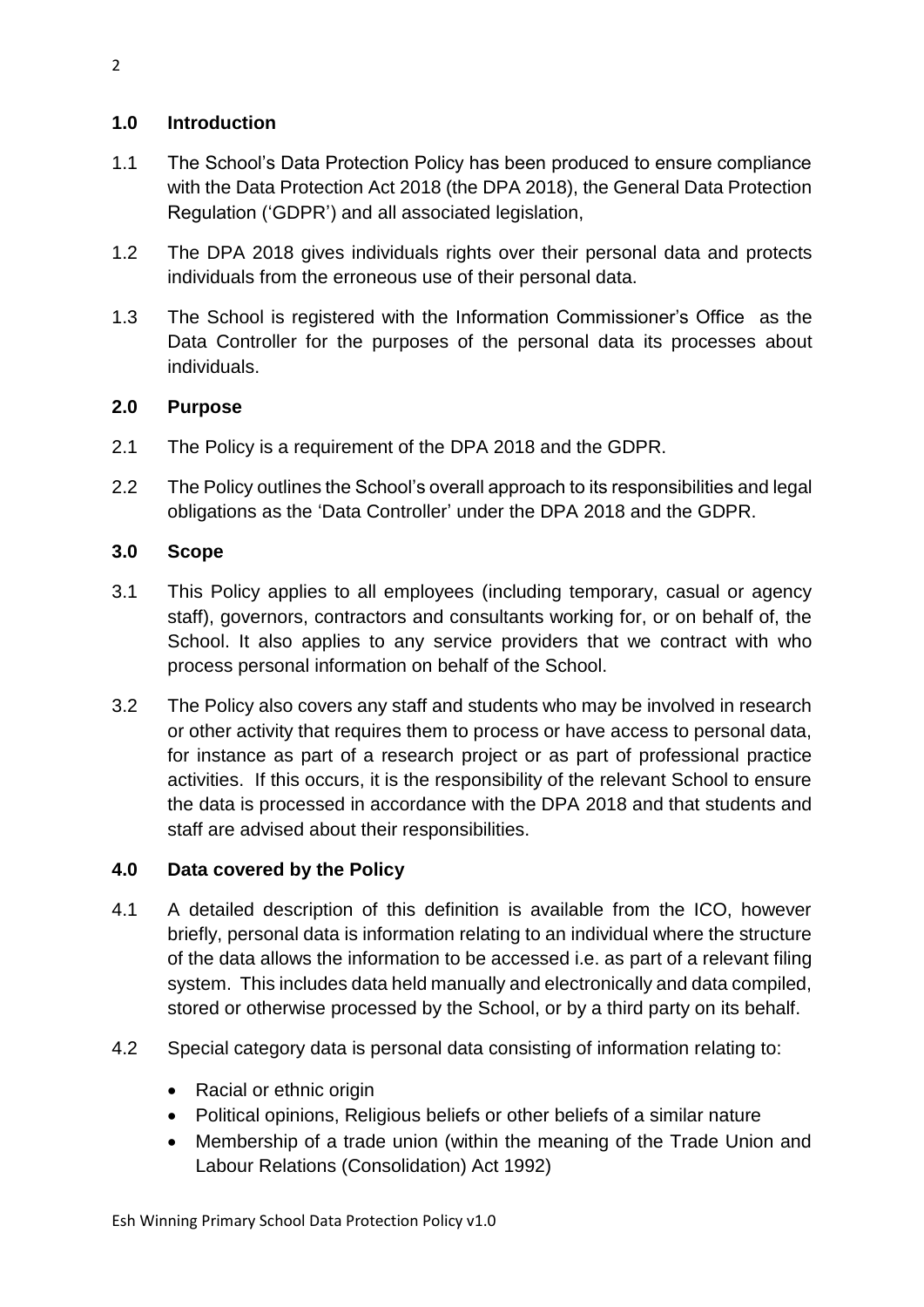- Physical or mental health or condition
- Sexual life or sexual orientation
- Biometric data

### **5.0 The Six Data Protection Principles**

- 5.1 The DPA 2018 requires the School, including staff, governors and other individual who process personal information on behalf of the school, must comply with the six data protection principles.
- 5.2 The principles require that personal data shall:
	- Be obtained and processed fairly and lawfully and shall not be processed unless certain conditions are met
	- Be obtained for a specified and lawful purpose and shall not be processed in any manner incompatible with that purpose
	- Be limited to only what is required for the purposes for which it is being collected
	- Be accurate and kept up to date
	- Not be kept for longer than is necessary for those purpose
	- Be kept safe from unauthorised or unlawful processing and against accidental loss, destruction or damage

#### **6.0 Responsibilities**

- 6.1 The School has an appointed Data Protection Officer to.
	- Inform and advise the school and its employees about their obligations to comply with the GDPR and other data protection laws.
	- Monitor the school's compliance with the GDPR and other laws, including managing internal data protection activities, advising on data protection impact assessments, conducting internal audits, and providing the required training to staff members
- 6. 2. The DPO reports to the highest level of management at the school, which is the Governing Body.
- 6.3. Our Data Protection Officer is provided by Data2Action and can be contacted at the following address: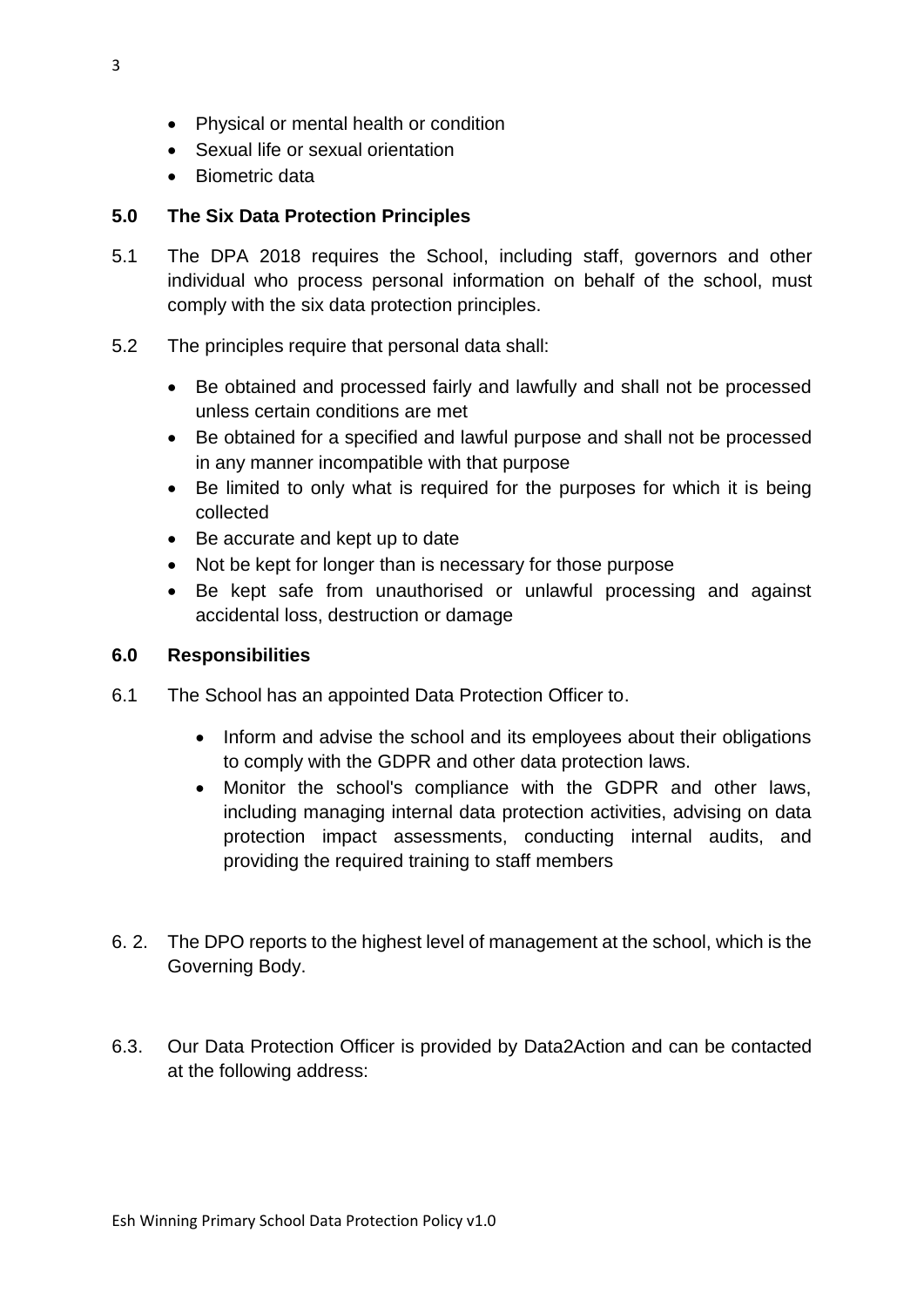#### **Data2Action**

Suite 2e Innovator House **Silverbriar Sunderland** SR5 2TP

Email: [SchoolsDPO@data2action.co.uk](mailto:SchoolsDPO@data2action.co.uk) Telephone: 03332026397

- 6.4 All new members of staff will be required to complete a mandatory information governance module as part of their induction and existing staff will be requested to undertake refresher training on a regular / annual basis.
- 6.5 Employees of the School are expected to:
	- Familiarise themselves and comply with the six data protection principles
	- Ensure any possession of personal data is accurate and up to date
	- Ensure their own personal information is accurate and up to date
	- Keep personal data for no longer than is necessary
	- Ensure that any personal data they process is secure and in compliance with the School's information related policies and strategies
	- Acknowledge data subjects' rights (e.g. right of access to *all* their personal data held by the School under the DPA 2018, and comply with access to records
	- Ensure personal data is only used for those specified purposes and is not unlawfully used for any other business that does not concern the School
	- Obtain consent with collecting, sharing or disclosing personal data
	- Contact the DPO at [DPO@gateshead.gov.uk](mailto:DPO@gateshead.gov.uk) if they require advice or guidance, need to report data protection breach, or have any concerns relating to the processing of personal data under the DPA 2018.
- 6.6 Students, of the School are expected to:
	- Comply with the six data protection principles
	- Comply with any security procedures implemented by the School.

#### **7.0 Obtaining, Disclosing and Sharing**

- 7.1 Only personal data that is necessary for a specific School related business reason should be obtained.
- 7.2 Students are informed about how their data will be processed when they agree to the Data Processing Consent Notice upon registration.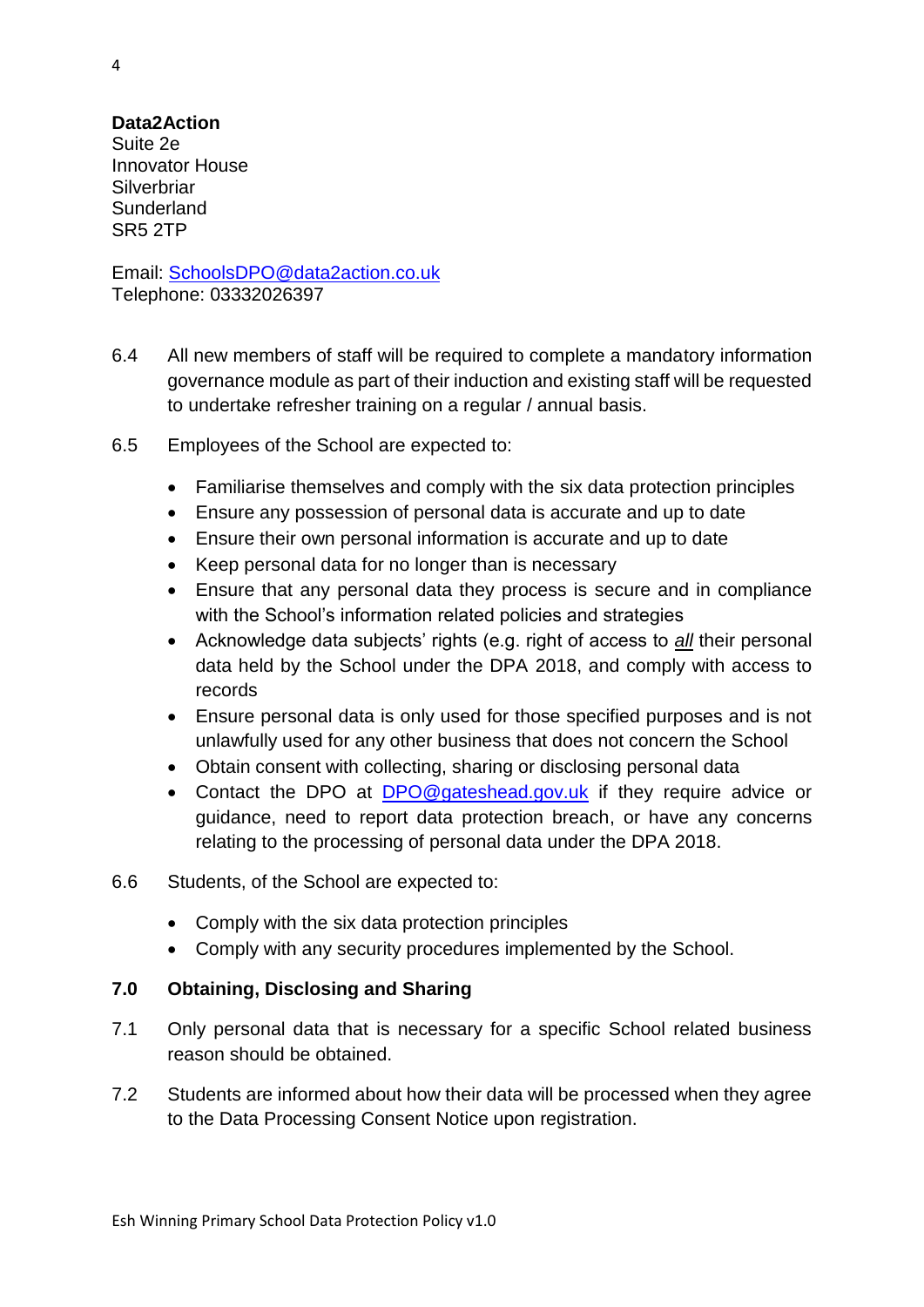- 7.3 Upon acceptance of employment at the School members of staff are informed about how their data will be processed including any processing that requires consent.
- 7.4 Data must be collected and stored in a secure manner.
- 7.5 Personal information must not be disclosed to a third-party organisation without prior consent of the individual concerned unless the disclosure is legally required or permitted. This also includes information that would confirm whether or not an individual is or has been an applicant, student or employee of the School.
- 7.6 The School may have a duty to disclose personal information in order to comply with legal or statutory obligation. The DPA 2018 may permit the school to share data without consent or without informing individuals in accordance with the Right to be Informed:
	- 1. With the police and law enforcement bodies where it is considered necessary for the prevention and detection of crime;
	- 2. Where the information may be necessary under enactment, for the purposes of legal proceedings and or for exercising of defending legal rights; and
	- 3. Where the processing is necessary because it is a task carried out for in the public interest, for example, sharing information with the local authority, for example Safeguarding and Child Protection.
- 7.7 All requests from third party organisations seeking access, to personal data held by the school should be directed to the Headteacher and the Data Protection Officer at **DPO@gateshead.gov.uk** The School will keep a record of all requests received from third party organisations. This information may be requested by the DPO or the Information Commissioner at any time to comply and actively evidence compliance, with Data Subjects Rights.
- 7.8 Personal information that is shared with third parties on a more regular basis shall be carried out under written agreement to stipulate the purview and boundaries of sharing. For circumstances where personal information would need to be shared in the case of ad hoc arrangements, sharing shall be undertaken in compliance with the DPA 2018.

## **8.0 Retention, Security and Disposal**

8.1 Recipients responsible for the processing and management of personal data need to ensure that the data is accurate and up-to-date. If an employee, student or applicant is dissatisfied with the accuracy of their personal data, then they must inform Mrs Hattersley.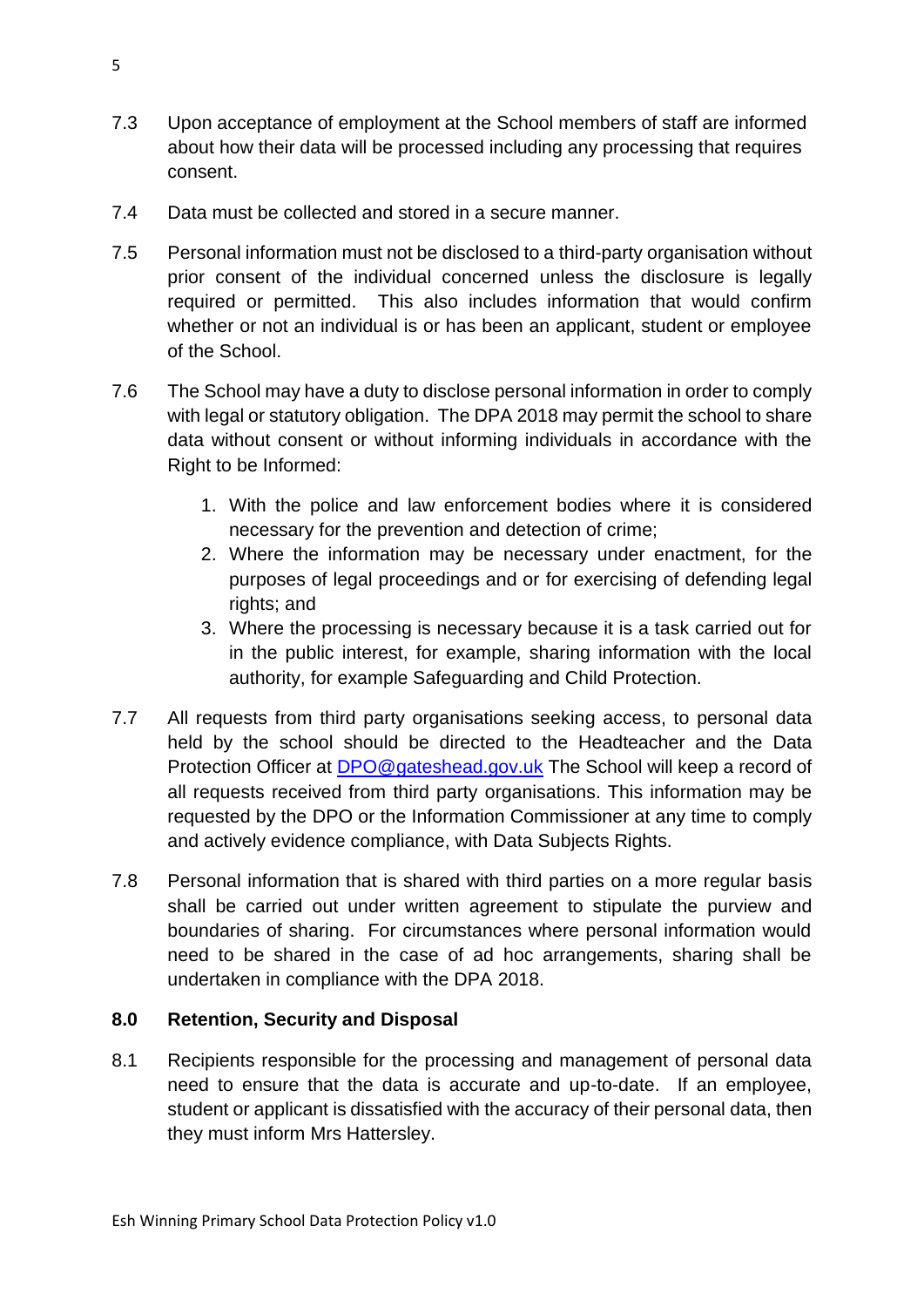- 8.2 Personal information held in paper and electronic format shall not be retained for longer than is necessary. In accordance with Data protection Principles of the DPA 2018, personal information shall be collected and retained only for business, regulatory or legal purposes.
- 8.3 In accordance with the provisions of the DPA 2018, all staff whose work involves processing personal data, whether in electronic or paper format, must take personal responsibility for its secure storage and ensure appropriate measures are in place to prevent accidental loss or destruction of, or damage to, personal data.
- 8.4 In accordance with the School's Flexible Working Scheme, staff working from home will be responsible for ensuring that personal data is stored securely and is not accessible to others.
- 8.5 All departments should ensure that data is destroyed in accordance with the Retention Schedule when it is no longer required.
- 8.6 Personal data in paper format must be shredded or placed in the confidential waste bins provided. Personal data in electronic format should be deleted, and CDs and pen drives that hold personal data passed to your I.T provider for safe disposal. Hardware should be appropriately degaussed in compliance with your I.T service provider contract to ensure the data held on the external device is screened, reviewed before being degaussed and securely destroyed.

## **9.0 Transferring Personal Data**

- 9.1 Any transfer of personal data must be done securely in line with the School's ICT / Computing policy and Acceptable User Agreements.
- 9.2 Email communication is not always secure and sending personal data via external email should be avoided unless it is encrypted with a password provided to the recipient by separate means such as via telephone.
- 9.3 Care should be taken to ensure emails containing personal data are not send to unintended recipients. It is important that emails are addressed correctly and care is taken when using reply all or forwarding or copying others in to emails. Use of the blind copy facility should be considered when sending an email to multiple recipients to avoid disclosing personal information to others.
- 9.4 Personal email accounts should not be used to send or receive personal data for work purpose.

#### **10.0 Data Subjects (Subject Access Requests)**

10.1 Under the DPA 2018, individuals (staff, pupils, parents and governors and students etc) have the following Rights: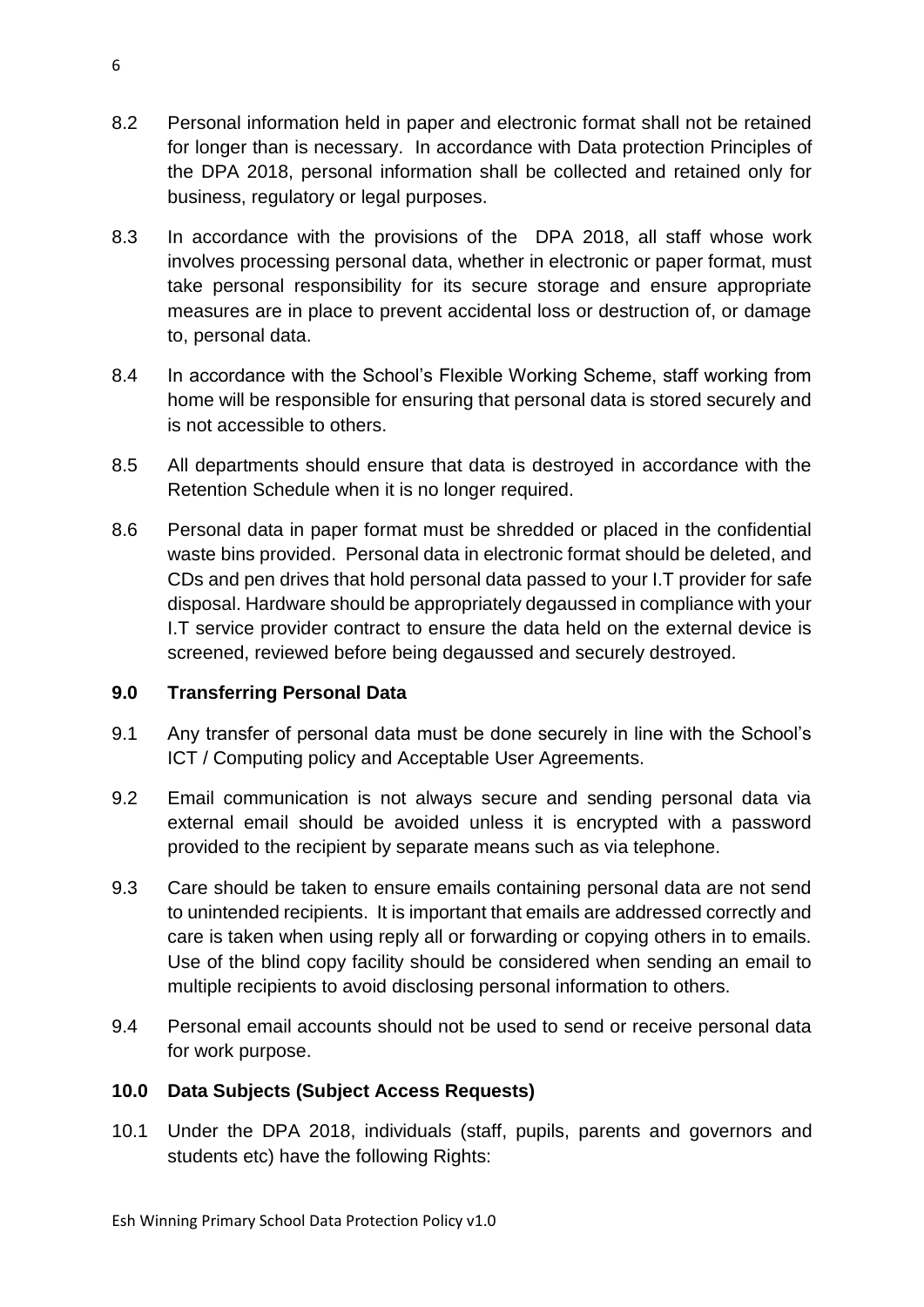- Access to personal information processed by the School;
- Object to processing of personal data that is likely to cause, or is causing, damage or distress
- Prevent processing for direct marketing
- Object to decisions being taken by automated means
- In certain circumstances, have inaccurate or incomplete personal data rectified, blocked, restricted, erased or destroyed.
- claim compensation for damages caused by a breach of the Data Protection regulations
- 10.2 Individuals can make a 'subject access request' to any member of school staff, verbally or in writing to request access to personal information the school holds about them, subject to any exemptions or restrictions that may apply.
- 10.3 The School shall use its discretion under the DPA 2018 to encourage informal access at a local level to a data subject's personal information, but the schools formal procedure for the processing of Subject Access Requests must be followed to comply with the DPA 2018.
- 10.4 Any individual who wishes to exercise their Right of Access can do so verbally or in writing. There is no legal requirement to ask the requester to keep the schools subject access request form, but it may ask the requester to do so. A copy of the Schools Subject Access Request form is available on the School website[:http://www.eshwinning.durham.sch.uk/parents/school-office/](http://www.eshwinning.durham.sch.uk/parents/school-office/) or by contacting Mrs Hattersley.
- 10.5 The School may not charge fee. It will only release any information upon receipt of the completed Subject Access Request Form, along with proof of identity or proof of authorisation where requests are made on the behalf of a data subject by a third party. The requested information will be provided within the statutory timescale of 1 month from receipt of the completed form.
- 10.6 For details of your other rights, please see 'Your Information, Your Rights' booklet on our website at [https://www.eshwinning.durham.sch.uk/legal](https://www.eshwinning.durham.sch.uk/legal-information/)[information/.](https://www.eshwinning.durham.sch.uk/legal-information/)

## **11.0 Reporting a Data Security Breach**

11.1 It is important the School responds to a data security breach quickly and effectively. A breach may arise from a theft, a deliberate attack on School systems, unauthorised use of personal data, accidental loss or equipment failure. Any data breach should be reported to [eshwinning@durhamlearning.net](mailto:eshwinning@durhamlearning.net) the Lead Investigation Officer will then inform the Data Protection Officer , and if it relates to an IT incident (including information security), should also be reported to the Headteacher and in certain